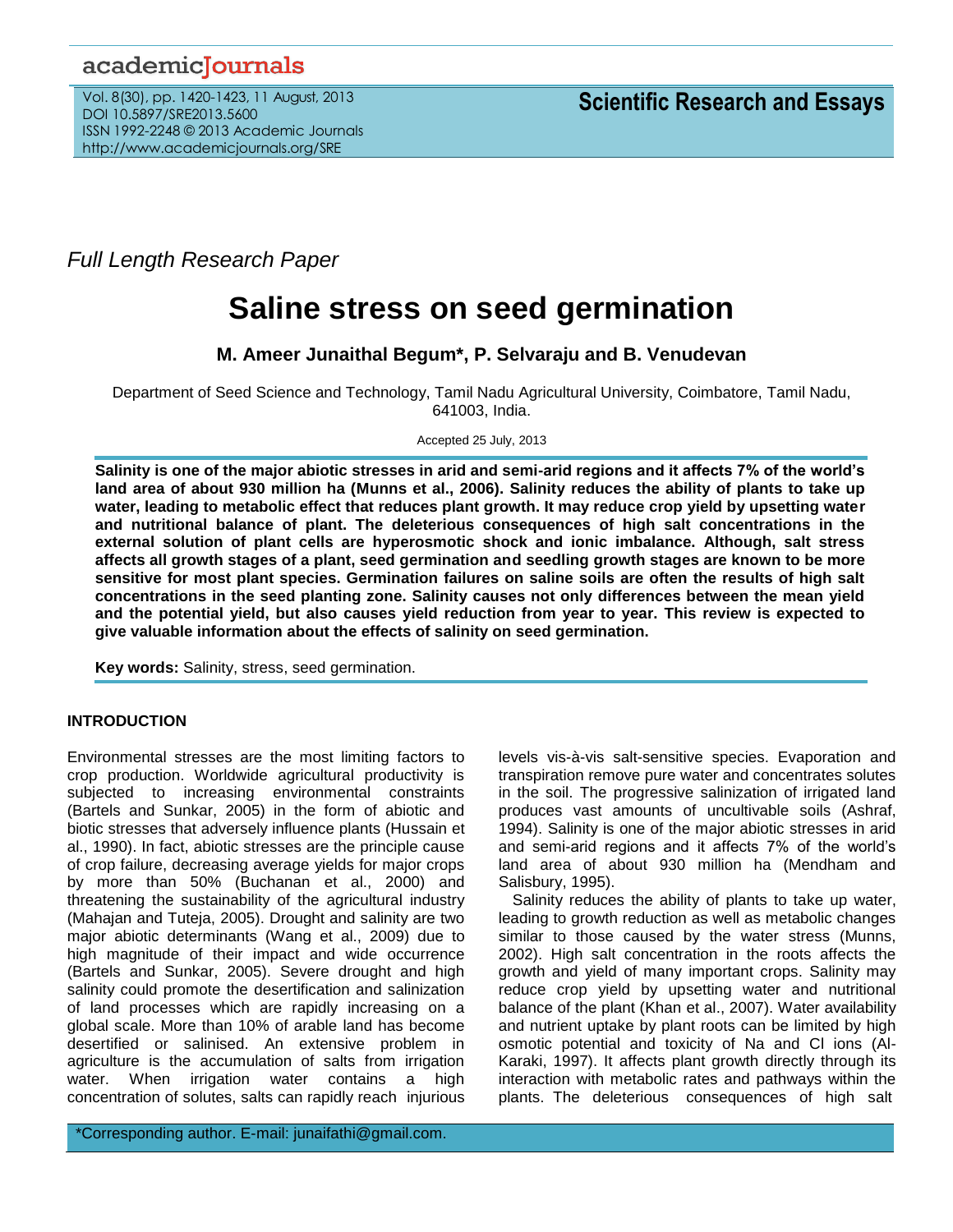concentrations in the external solution of plant cells are hyperosmotic shock and ionic imbalance (Niu et al., 1995; Zhu et al., 1997).

Seeds are the main way through which plants propagate, and a seed contains all of the genetic material of the plant. As seed germination is the beginning of the life cycle of plants, seedling emergence is critical for the establishment of plant populations (Khan and Gulzar, 2003). Although salt stress affects all growth stages of a plant, seed germination and seedling growth stages are known to be more sensitive for most plant species (Cuartero et al., 2006) and germination has been reported to decline with increasing salinity levels (Houle et al., 2001). Poor germination in saline soils leads to poor crop establishment and hence low productivity (Ayman, 1995). Germination failures on saline soils are often the results of high salt concentrations in the seed planting zone because of upward movement of soil solution and subsequent evaporation at the soil surface. Soil salinity affects germination by either an osmotic stress or ion toxic effect (Bewley and Black, 1982). Salinity may create an external osmotic potential limiting water absorption by the seeds, or sodium and chloride ions may accumulate in the germinating seed, resulting in a toxic effect. Under drought and salt stress, the mobilisation of stored reserves is prevented or reduced in seeds (Bouaziz and Hicks, 1990), and the structural organisation and synthesis of proteins are restricted in germinating embryos (Ramagopal, 1990). Seed weight and consequently viability percentage and germination rate decreases as salinity increases. Salinity causes not only differences between the mean yield and the potential yield, but also causes yield reduction from year to year. Hence the study of salt stress on seed germination is of prime importance.

#### **SALT STRESS ON SEED GERMINATION**

Shokohifard et al. (1989) reported that salt stress negatively affected seed germination; either osmotically through reduced water absorption or ionically through accumulation of Na and Cl causing an imbalance in nutrient uptake and a toxic effect. Furthermore, Younis et al. (1991) reported that low moisture content under salt stress caused a cessation of metabolism or inhibition of certain steps in metabolic sequences of germination. Conversely, salt stress increased the intake of toxic ions that may have altered certain enzymatic or hormonal activity in seeds during germination (Smith and Comb, 1991).

Moreover, salinity perturbs a plant's hormone balance (Khan and Rizvi, 1994) and reduces utilization of seed reserves (Ahmad and Bano, 1992). Decreasing germination due to increased salinity can be connected to the nature of salinity that reduces imbibitions of water due to lowered osmotic potential of the medium and changes

in metabolic activity (Yupsanis et al., 1994). Salt induced inhibition of seed germination could be attributed to osmotic stress or to specific ion toxicity (Huang and Reddman, 1995). It appears that a decrease in germination is related to salinity-induced disturbance of the metabolic process leading to an increase of phenolic compounds (Ayaz et al., 2000).

Germination and early seedling growth of many crop plants are the most sensitive stages to environmental stresses (Cook, 1997; Jones, 1986). Werner and Finkelstein (1995) demonstrated that elevated salinity slowed down water uptake by seeds, thereby inhibiting germination and root elongation. Significant reduction in seed germination was observed in canola seeds grown under salinity conditions (Zheng et al*.,* 1998; Puppala et al., 1999).

Both NaCl and KCl have been reported to reduce the final germination percentage and germination rate of two arid-land varieties of wheat (*Triticum aestivum* L.); furthermore, the salt had increased the production of abnormal seedlings (Al-Ansari, 2003). The seed germination of *Panicum turgidum* has been significantly reduced and slowed at high concentrations of both NaCl and KCl and was completely inhibited at 300 and 400 mM (El-Keblawy, 2004).

In another report, four lentil (*Lens culinaris* M.) genotypes were treated with salt stress (0, 50, 100, 150 or 200 mM NaCl), and it was reported that the increasing NaCl concentration reduced the germination percentage, the growth parameters and the relative water content (Sidari et al., 2007). Pratap and Sharma (2010) reported that germination percentage and all of the seedling growth parameters showed inhibition with an increase in osmotic potentials generated by polyethylene glycol (PEG) 6000 in black gram (*Phaseolus mungo*).

The concentration limits for germination in *Dianthus chinensis* L. have been reported to be 150 mM for NaCl and -1.66 MPa for PEG 6000; again, it was reported that NaCl had exerted less effect than PEG on the final germination percentage (He et al., 2009). Similarly, both NaCl and PEG-6000 have been shown to inhibit the germination and seedling growth in two *P. mungo*  varieties, where the effect of NaCl was also shown to be less than PEG-6000 (Garg, 2010).

Seed germination and the growth of young seedlings of sugar beet (*Beta vulgaris* L.) have been reported to be inhibited by NaCl treatment (Wang et al., 2011). Bahrami and Razmjoo (2012) studied that sesame seed germiantion was strongly affected to 98, 95.7, 87.4, 78.5, 50.65 and 15.02% with the salinity levels of 0, 5.3, 8.5, 12.05, 14.65 and 18.45 dSm $^{-1}$ , respectively.

#### **SALT STRESS ON SEEDLING LENGTH**

Root and shoot lengths are the most important indicators of salt stress because roots are in direct contact with the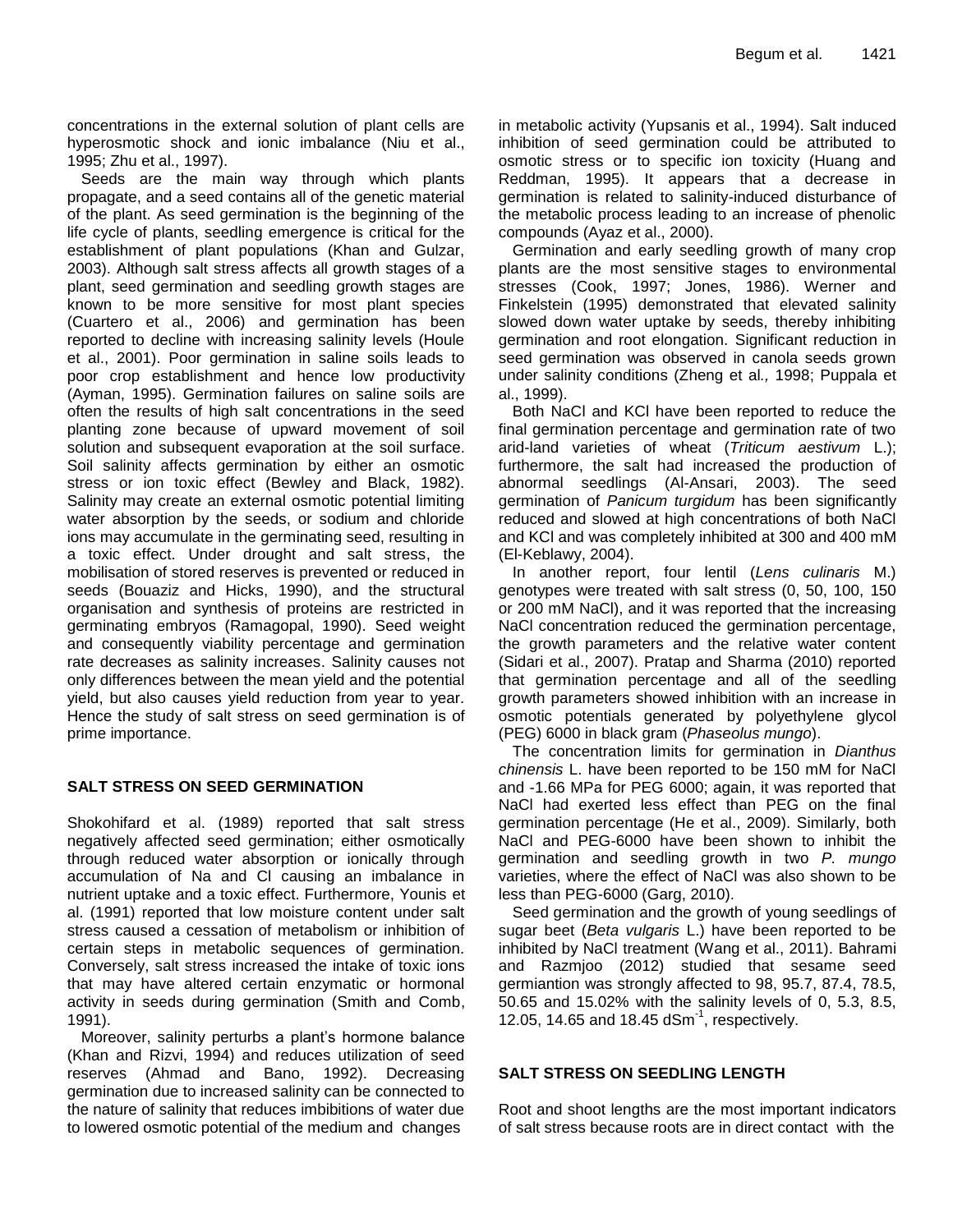soil and absorb water from soil and then shoots enable its supply to the rest of the plant. For this reason, root and shoot lengths provide important indications of a plant's response to salt stress (Jamil and Rha, 2004).

Root length as well as shoot length is affected by salinity. Bahrami et al*.* (2012) found that 0, 5.3, 8.5, 12.05, 14.65 and 18.45  $dSm^{-1}$  salinity levels decreases the radicle length of 2.6, 2.34, 1.6, 1, 0.6, 0.3 cm, respectively. According to them plumule length was more sensitive than radicle length. Mean plumule length of the cultivars studied varied between 3.1 and 4.3 cm and between 6.2 and 0.42 cm for salinity level.

Xiong and Zhu (2002) explained that salt stress inhibited the efficiency of translocation and assimilation of stored materials and might have caused a reduction in shoot growth. The reduction in root and shoot development may be due to toxic effects of the NaCl used as well as unbalanced nutrient uptake by the seedlings. It may be due to the ability of a root system to control entry of ions to the shoot, which is of crucial importance to plant survival in the presence of NaCl (Hajibagheri et al., 1989).

#### **SALT STRESS ON SEEDLING DRY WEIGHT**

Findings of EL-Melegi et al*.* (2004) on tomato under salinity stress showed that, dry weight of plants had a positive correlation with root length and these plants were more tolerate to salinity stress. Similar results were reported by François and Bahizire (2007) in canola under salinity stress.

Bahrami et al*.* (2012) reported that under increasing stress levels, radicle dry weight significantly decreased from 6, 5.4, 3.2, 2.7, 2.1 and 1.5 mg and plumule dry weight also decreased from 11.2, 8.3, 6.1, 5, 2.6 and 1 mg at the salt levels of 0, 5.3, 8.5, 12.05, 14.6 and 18.45 dSm-1 , respectively.

#### **MECHANISM OF SALT STRESS ON GERMINATION**

Salinity reduces the ability of plants to take up water, leading to growth reduction as well as metabolic change similar to those caused by the water stress (Munns, 2002). High salt concentration in root affects the growth and yield of many important crops. The salinity may reduce the crop yield by upsetting water and nutritional balance of plant (Khan et al*.*, 2007). Water availability and nutrient uptake by plant roots is limited because of high osmotic potential and toxicity of Na and Cl ions (Al-Karaki, 1997).

#### **SEED MANAGEMENT TECHNIQUES FOR SALINE SOIL**

Sugarbeet (*Beta vulgaris* L.) is among the most salt

tolerant crops, but is reported to be less tolerant during germination and emergence*.* Seed priming before sowing reduces the effects of salinity on emergence rates (Kaffka and Hempree, 2004). Presoaking seed treatment of groundnut seeds with  $GA<sub>3</sub>$  (100 ppm) and IAA (200 ppm) for 2 h overcomes the effects of salinity (Senthil et al*.*, 2005).

Pre-sowing seed treatment of *Brassica* seeds treated with ascorbic acid @ 100 mg/L induces salinity tolerance (Khan et al*.*, 2010). Wheat varieties primed with 30 mM NaCl for 12 h at 25°C produced significantly higher shoot fresh weight per plant, shoot dry weight per plant, shoot Na<sup>+</sup> content (mg/g dry weight), shoot K<sup>+</sup> content (mg/g dry weight) and shoot K<sup>+</sup>/Na<sup>+</sup> ratio under salinity level up to 120 mM (Jamal et al*.*, 2011).

Rapid seed germination and stand establishment are critical factors to crop production under salt‐stress conditions. In many crop species, seed germination and early seedling growth are the most sensitive stages to salinity stress. Salinity may delay the onset, reduce the rate, and increase the dispersion of germination events, leading to reductions in plant growth and final crop yield. The adverse effects of salt‐stress can be alleviated by various measures, including seed priming (pre‐sowing seed treatment) (Ashraf, 1994).

Pepper seeds treated with 10 mM glyciebetaine (GB), an organic osmolyte accumulates in variety of plants in response to abiotic stress, for 24 h in darkness improved germination and synchrony of germination under salt stress. Glyciebetaine decreases the Melonoldehyde (MDA) and increases the proline content and SOD activity in seeds. The enhanced tolerance to salt stress may be due to reduced lipid peroxidation and elevated SOD enzyme activity (Korkmaz and Sirikci, 2011). Isabgol seeds primed with  $0.8\%$  KNO<sub>3</sub> for 4 h at 15<sup>o</sup>C showed better tolerance to salinity and recorded higher yield and other quality parameters under salinity levels of up to 12 dSm-1 (Ghassemi et al*.,* 2012).

#### **CONCLUSION**

All germination indices decreased under an increased salt level. One way to use the salt affected lands is by reclamation but this is a cost effective process. An alternative approach is to grow salt tolerant species and cultivars and seed treatment. But salt tolerance is highly variable between and within species. Identification and selection of the most salt tolerant cultivars of a species would therefore be of immense value for agriculture.

#### **REFERENCES**

- Ahmad J, Bano M (1992). The effect of sodium chloride on physiology of cotyledons and mobilization of reserved food in *Cicer arietinum*. Pak. J. Bot. 24:40–48.
- Al-Ansari FM (2003). Salinity tolerance during germination in two aridland varieties of wheat (*Triticum aestivum* L.). Seed Sci. Technol.